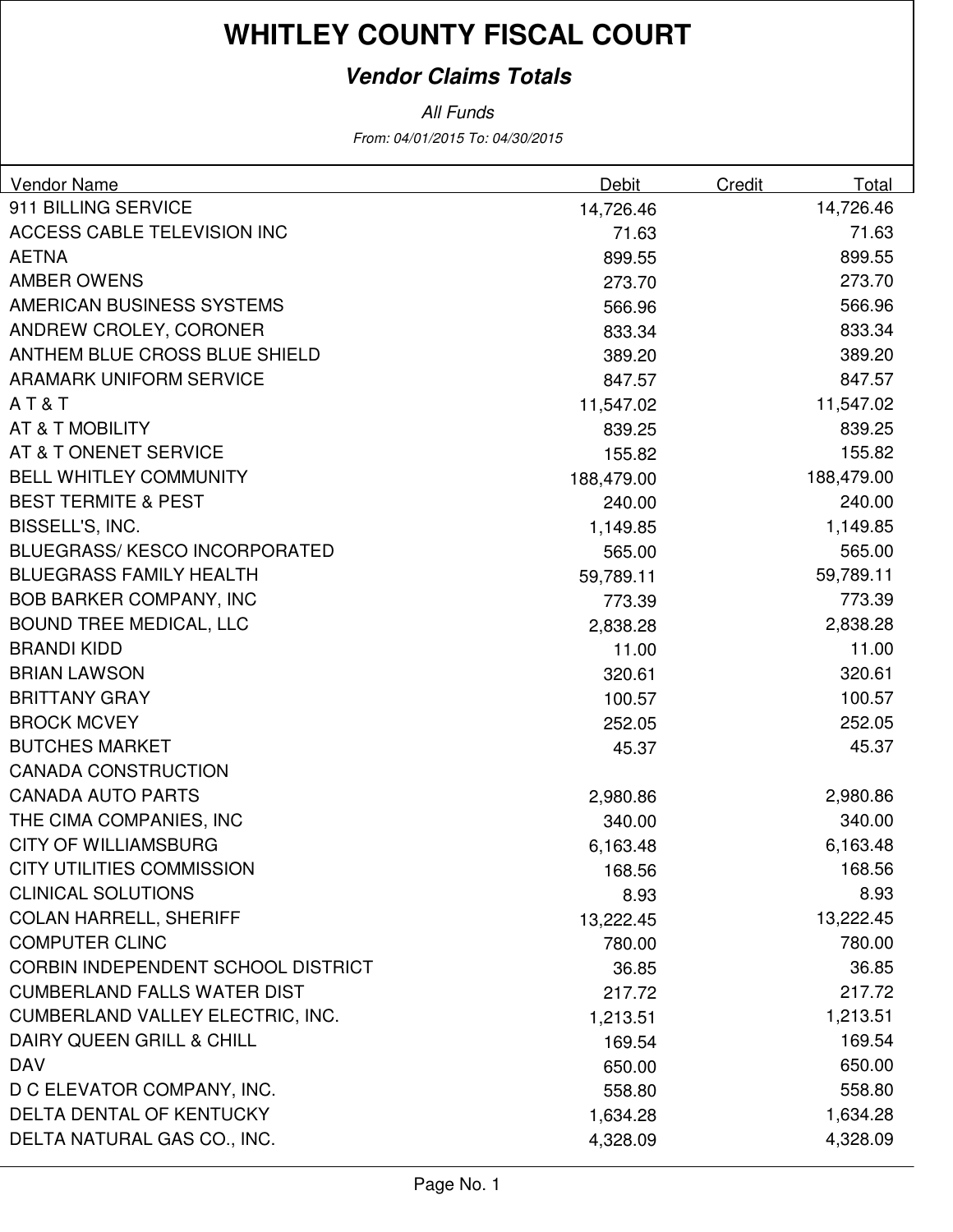### **Vendor Claims Totals**

From: 04/01/2015 To: 04/30/2015 All Funds

| <b>Vendor Name</b>                     | Debit     | Credit | Total     |
|----------------------------------------|-----------|--------|-----------|
| <b>DENNIS TURNER</b>                   | 10.80     |        | 10.80     |
| <b>DISH NETWORK</b>                    | 203.00    |        | 203.00    |
| <b>FAMILY DOLLAR STORE</b>             | 837.90    |        | 837.90    |
| <b>ELLIS SANITATION</b>                | 3,154.00  |        | 3,154.00  |
| ELLISON'S SANITARY SUPPLY CO., INC.    | 768.66    |        | 768.66    |
| EMCON HOME GUARD, INC.                 | 1,190.00  |        | 1,190.00  |
| <b>EMERGENCY MEDICAL PRODUCTS, INC</b> | 852.50    |        | 852.50    |
| ENVIRONMENTAL WASTE SYSTEMS, LLC       | 280.00    |        | 280.00    |
| <b>EVELYN McCULLAH</b>                 | 386.71    |        | 386.71    |
| <b>EZ COUNTRY</b>                      | 935.00    |        | 935.00    |
| <b>FAHE CONSULTING</b>                 | 5,000.00  |        | 5,000.00  |
| <b>FALLS FORD</b>                      | 5.00      |        | 5.00      |
| <b>FIRST BANKCARD</b>                  | 285.80    |        | 285.80    |
| <b>FLEETONE</b>                        | 7,366.68  |        | 7,366.68  |
| G & C SUPPLY CO. INC.                  | 128.74    |        | 128.74    |
| <b>HARDEE'S</b>                        | 85.35     |        | 85.35     |
| HARP ENTERPRISES, INC.                 | 4,000.00  |        | 4,000.00  |
| <b>HAZARD FIRE &amp; SAFETY CO LLC</b> | 1,805.00  |        | 1,805.00  |
| HIGH TECH RESCUE, INC.                 | 5,343.59  |        | 5,343.59  |
| HINKLE CONTRACTING COMPANY LLC         | 26,245.34 |        | 26,245.34 |
| <b>HOLSTON GASES</b>                   | 2,618.68  |        | 2,618.68  |
| HUMANA HEALTH PLAN INC                 | 277.15    |        | 277.15    |
| <b>HUMANA - CARESOURCE</b>             | 140.73    |        | 140.73    |
| HUMANA GOLD CHOICE PLANS               | 111.18    |        | 111.18    |
| <b>HOMETOWN IGA #57</b>                | 365.84    |        | 365.84    |
| <b>INST-A-TECH, LLC</b>                | 2,195.00  |        | 2,195.00  |
| JEFFREY L. GRAY                        | 56.00     |        | 56.00     |
| <b>JEREMY HAMBLIN</b>                  | 77.97     |        | 77.97     |
| <b>JIMMY BATES</b>                     | 228.42    |        | 228.42    |
| <b>JOE HILL ELECTRICAL</b>             | 470.00    |        | 470.00    |
| K A C O ALL LINES FUND                 | 8,192.22  |        | 8,192.22  |
| <b>KACO LEASING TRUST</b>              | 1,632.08  |        | 1,632.08  |
| KACO UNEMPLOYMENT INS. FUND            | 68,123.09 |        | 68,123.09 |
| KACO WORKERS COMPENSATION FUND         | 43,305.61 |        | 43,305.61 |
| <b>KCJEA</b>                           | 2,237.00  |        | 2,237.00  |
| KELLWELL FOOD MANAGEMENT               | 18,923.08 |        | 18,923.08 |
| <b>KELLY HARRISON</b>                  | 71.70     |        | 71.70     |
| KU                                     | 12,111.21 |        | 12,111.21 |
| KIMBELL MIDWEST                        | 709.84    |        | 709.84    |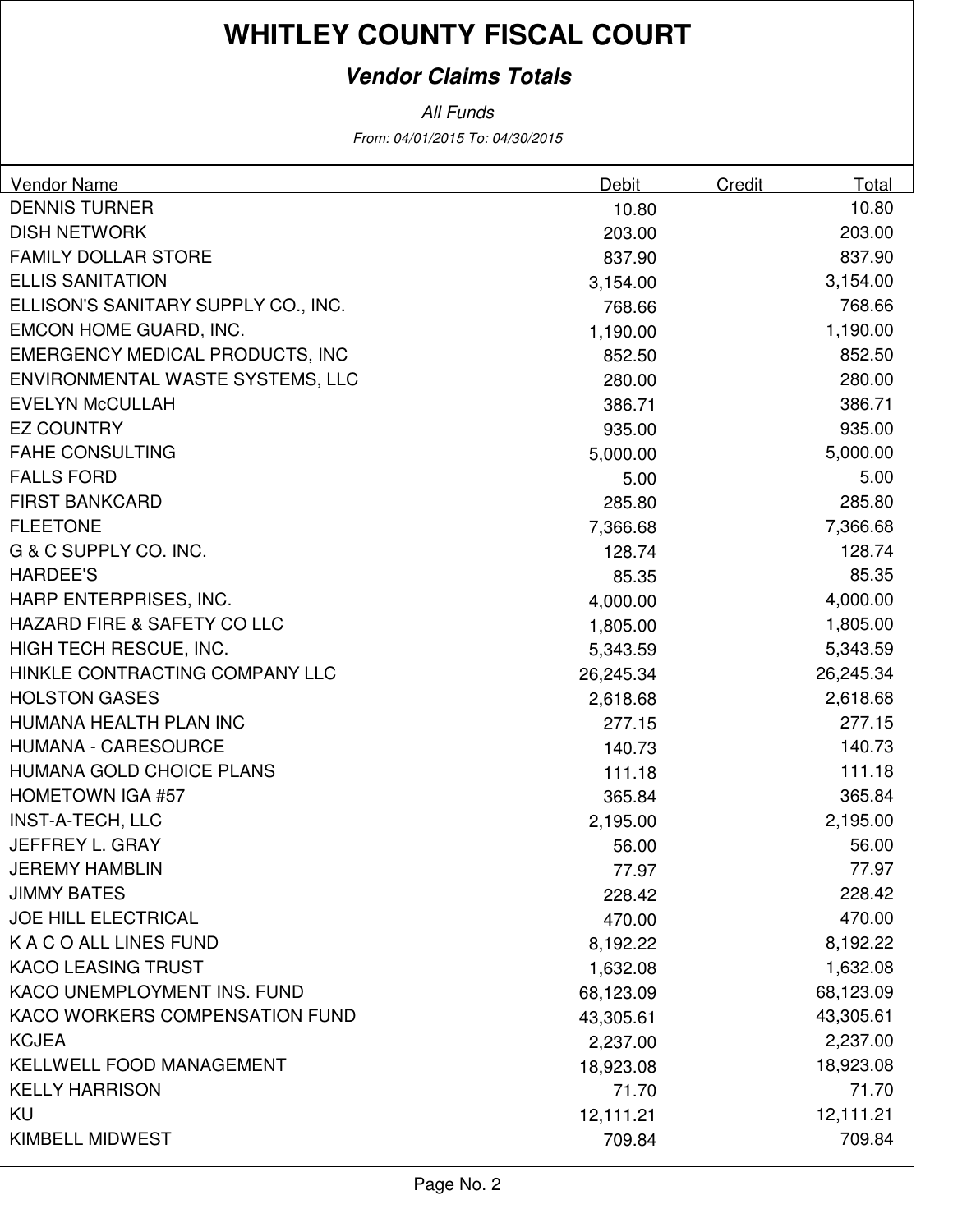### **Vendor Claims Totals**

All Funds

From: 04/01/2015 To: 04/30/2015

| <b>Vendor Name</b>                  | Debit     | Credit | Total     |
|-------------------------------------|-----------|--------|-----------|
| <b>KMCA</b>                         | 1,180.00  |        | 1,180.00  |
| KNOX COUNTY UTILITIES COMMISSION    | 130.87    |        | 130.87    |
| <b>KOLA</b>                         | 90.00     |        | 90.00     |
| <b>KENTUCKY JAILERS ASSOCIATION</b> | 475.00    |        | 475.00    |
| <b>KY SPRING WATER</b>              | 218.40    |        | 218.40    |
| <b>KENTUCKY STATE TREASURER</b>     | 7.93      |        | 7.93      |
| <b>LEANELL FOLEY</b>                | 40.68     |        | 40.68     |
| LIDA J. POWERS                      | 656.50    |        | 656.50    |
| <b>LYKINS OIL COMPANY</b>           | 15,465.81 |        | 15,465.81 |
| <b>MATT CORBIN</b>                  | 72.00     |        | 72.00     |
| MICHAEL STRICKLAND                  | 163.85    |        | 163.85    |
| <b>M.R. TRANSMISSIONS</b>           | 5,402.00  |        | 5,402.00  |
| <b>NEWS JOURNAL</b>                 | 1,263.46  |        | 1,263.46  |
| NI GOVERNMENT SERVICES, INC.        | 72.51     |        | 72.51     |
| <b>NORTHERN KY CONVENTION</b>       | 1,255.18  |        | 1,255.18  |
| <b>NORVEX SUPPLY</b>                | 2,936.74  |        | 2,936.74  |
| <b>ONE BOAT</b>                     | 499.48    |        | 499.48    |
| <b>OWENS AUTO PARTS</b>             | 1,164.52  |        | 1,164.52  |
| PASCUAL R. WHITE JR.                | 20.00     |        | 20.00     |
| PATTERSON CREEK VFD                 | 200.00    |        | 200.00    |
| POFF CARTING SERVICE                | 3,394.16  |        | 3,394.16  |
| PREFERRED LAB SERVICE               | 1,000.00  |        | 1,000.00  |
| QUALITY CARE AUTO SERVICE           | 5,321.91  |        | 5,321.91  |
| <b>QUILL CORPORATION</b>            | 1,849.76  |        | 1,849.76  |
| <b>RADIO SHACK</b>                  | 149.99    |        | 149.99    |
| REM COMPANY, INC.                   | 812.60    |        | 812.60    |
| REPUBLIC BANK & TRUST CO            | 2,230.30  |        | 2,230.30  |
| <b>ROBERT MOSES</b>                 | 4,062.50  |        | 4,062.50  |
| <b>WHITLEY COUNTY PVA</b>           | 25,200.00 |        | 25,200.00 |
| <b>RON'S CONCRETE</b>               | 20,000.00 |        | 20,000.00 |
| <b>SCOTT'S AUTO GLASS</b>           | 155.00    |        | 155.00    |
| <b>SGT JOES</b>                     | 459.47    |        | 459.47    |
| <b>SHARON WILSON</b>                | 231.10    |        | 231.10    |
| <b>SKY EMERGENCY EQUIPMENT</b>      | 180.00    |        | 180.00    |
| SOUTHEASTERN EMERGENCY EQUIP.       | 1,673.40  |        | 1,673.40  |
| SOUTHEASTERN KY MAINTENANCE         | 75.00     |        | 75.00     |
| <b>SOUTHERN HEALTH PARTNERS</b>     | 43.40     |        | 43.40     |
| STERICYCLE, INC.                    |           |        |           |
| <b>STRYKER SALES CORP</b>           | 7,805.00  |        | 7,805.00  |